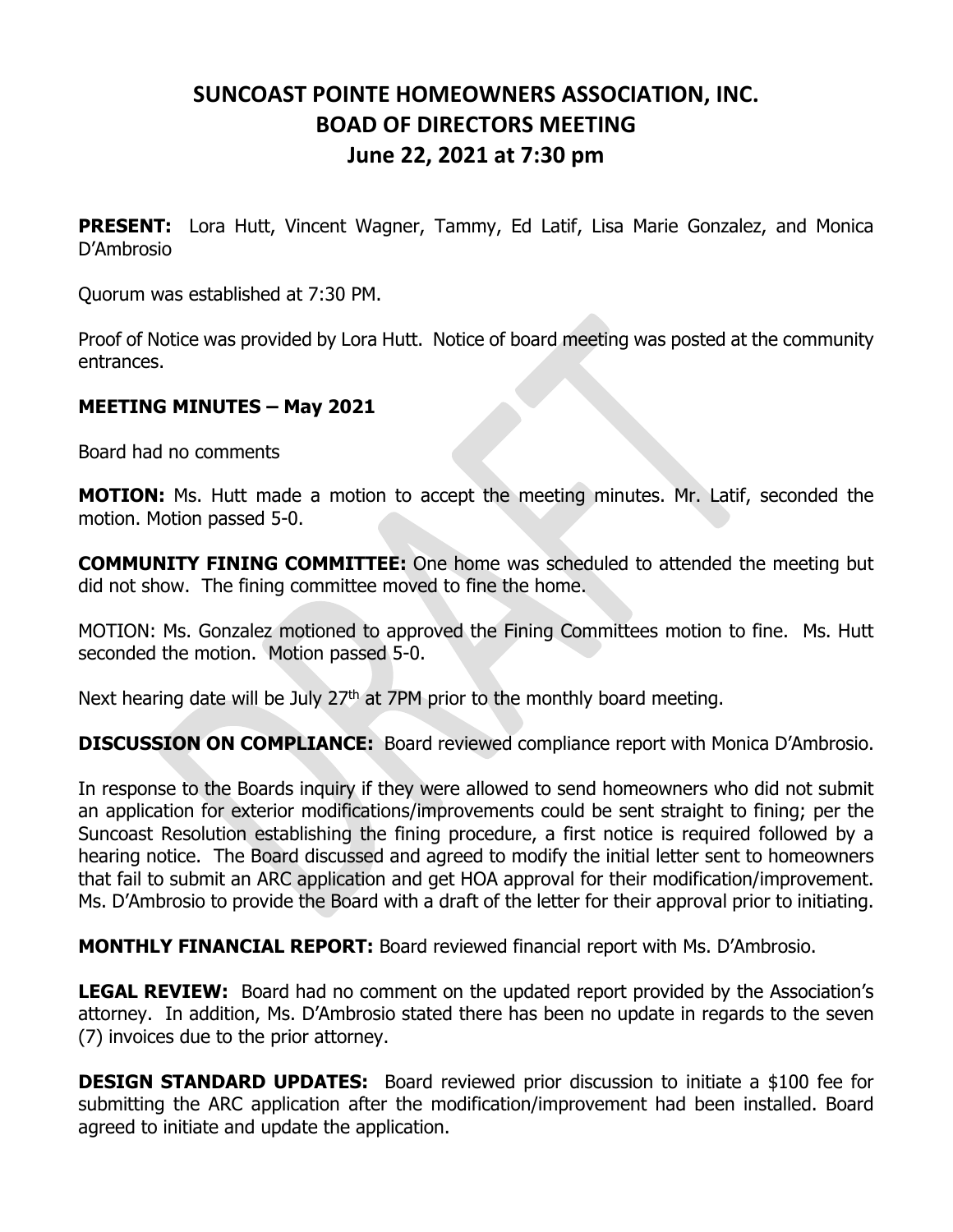**MOTION**: Mr. Wagner motioned to add a \$100 application fee for homeowners that completed exterior modifications/improvements for failure to submit ARC application for HOA approval. Ms. Hutt seconded the motion. Motion passed 5-0.

**FOOD TRUCK EVENT:** Ms. Gonzalez stated she had the rest of the year booked. The Board agreed to send out postcards with the dates.

**SPEED BUMPS:** Ms. D'Ambrosio updated the Board that she had spoken with Mike Bunk and Gary Miller of Pasco County regarding the next steps to have the speed bumps installed. Five (5) residents who live on the street in which the Board would like to install the speed bumps would need to call the County and make a request to have the speed bumps installed. The individuals making the request will receive a reference number for the request that will need to be given to Ms. D'Ambrosio. With five (5) reference numbers the County will schedule a warrant study to determine if the area qualifies for the speed bumps. If it qualifies it would move to the next level.

Because the HOA is considering paying for the speed bumps in leu of the County assessing the homeowners, Mike Bunk said he would need to see if the HOA would be required to petition the homeowners and obtain a passing vote as the ordinance requires. The County requires seventy-five (75%) of all property owners on a street(s) to respond to the petition. Sixty (60%) of the seventy-five (75%) must vote to install the speed bumps and then the request/petition is sent to the Board of County Commissioners to discuss at a public hearing. If approved there it will go to the final design stage.

In addition, when following the normal County process, the County would provide the engineering reports and drawings required for the final design stage. Mike Bunk was also going to check if the County would still provide the engineering reports and drawings or if the HOA would be required to provide at their cost.

Ms., D'Ambrosio will update the Board when the information is provided by Pasco County.

**STREET PAVING:** Ms. D'Ambrosio updated the Board on the process to have the County pave the community streets. The process is initiated with a petition by a member of the community. The County will perform a site evaluation and estimate the cost of the project. Ms. D'Ambrosio also stated the County may at its discretion, determine the roads are in need of paving and may proceed without the homeowner's petition and approval. The Board requested Ms. D'Ambrosio reach out to Phil Chang, engineer, to provide a cost estimate should the Board decided to pursue.

**HEATHGATE MONUMENT SIGN:** Ms. Hutt confirmed Cornerstone would hold their proposal at \$10,000 to complete the work requested. Ms. Hutt provided a design proof to the Board to review and discussed the scope of work needed to repair the monument sign.

Mr. Latif made a motion to proceed with the proposal from Cornerstone to make the repairs to the Heathgate monument sign. Ms. Latif seconded the motion. Motion passed 5-0.